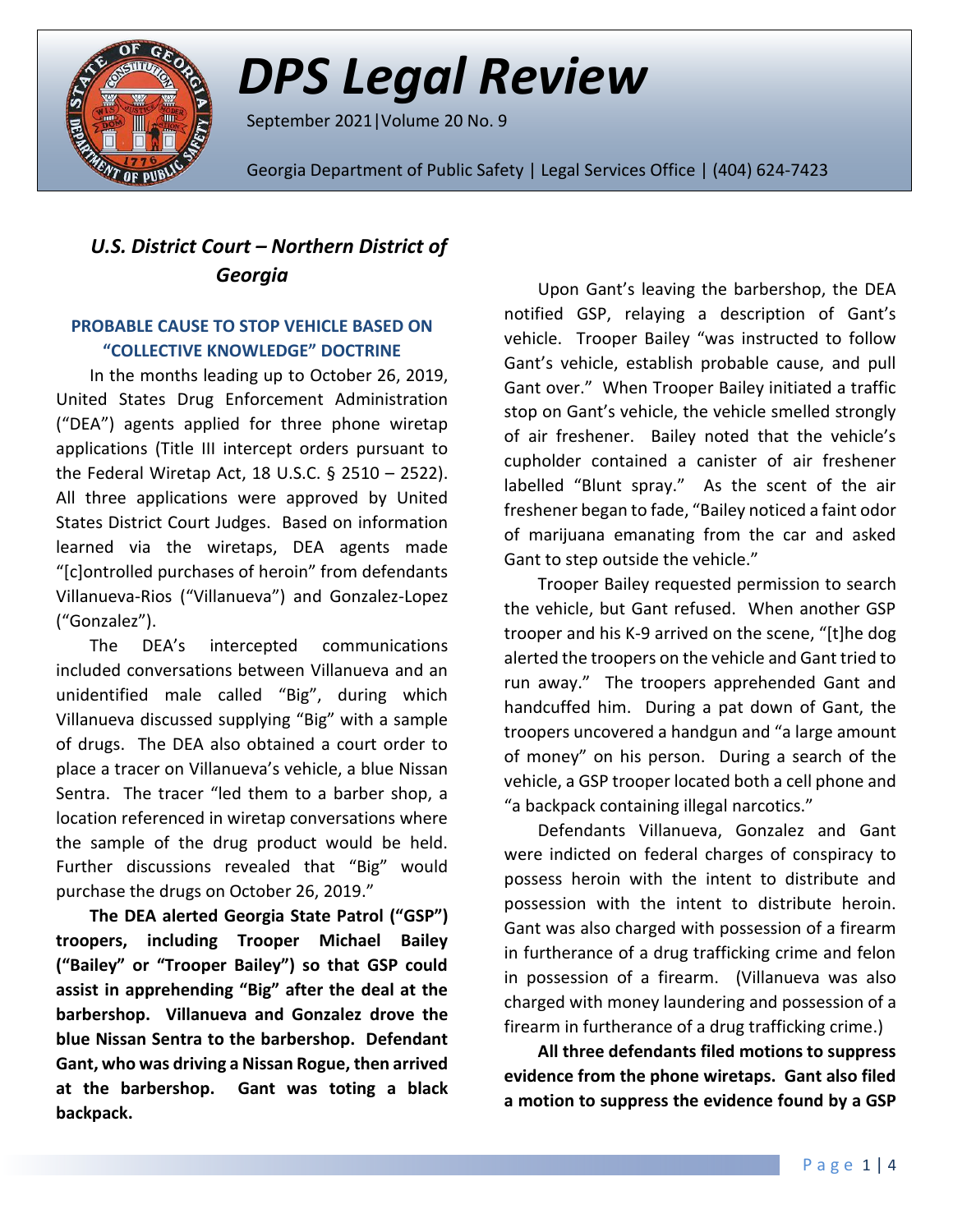**trooper during the warrantless search of his vehicle on October 26, 2019. This summary focuses on Gant's motion to suppress the evidence discovered during the vehicle search.**

The United States Magistrate Judge's Final Report and Recommendation ("R&R") recommended denying Gant's motion to suppress the evidence collected during the warrantless search of his Nissan Rogue: "Judge Salinas found that the automobile exception justified the warrantless search of Gant's vehicle because the vehicle was mobile and probable cause to search the vehicle was established by the 'collective knowledge' doctrine."

In its review of Judge Salinas's R&R, the U.S. District Court for the Northern District of Georgia ("District Court") looked to the Eleventh Circuit Court of Appeals' 2020 decision in *United States v. Andres*, which quoted the Eleventh Circuit's 1985 decision in *United States v. Willis*: "In deciding whether a search or seizure was justified, this Court may look to the collective knowledge of the law enforcement officials involved in an investigation 'if they maintained at least a minimal level of communication during their investigation.' " (Citations omitted.)

**The District Court reached the same conclusion as Magistrate Judge Salinas, i.e., "that the collective knowledge of the agents involved in the DEA investigation, combined with the level of communication between Bailey and the DEA agents on the day of the search of Gant's vehicle, resulted in the existence of probable cause to believe Gant's car contained contraband." In her R&R, Judge Salinas reasoned:**

> With respect to Trooper Bailey's connection to the investigation, the undisputed evidence showed that he was an active part of the team, having been involved in the investigation for at least ten hours on the day that he pulled Gant over.

Earlier that morning, TFO Waithe informed the GSP troopers (including both Troopers Bailey and Young) that an ongoing drug investigation revealed that there was likely to be a heroin transaction at some point that day, and that the DEA agents might need the GSP troopers to assist with apprehending the unknown subjects. Trooper Bailey was added to the WhatsApp chat around 10:00 a.m. that day. And, later that evening, after the agents observed Gant leave the barber shop, they advised Trooper Bailey of the description of Gant's vehicle and instructed him to make the stop. It is clear that Trooper Bailey had more than "a minimal level of communication" with the DEA agents throughout the day on October 26 prior to pulling over Gant's vehicle and searching the car.

Based on the foregoing, the District Court adopted Judge Salinas's R& R issued on March 31, 2021 and denied Defendant Gant's motion to suppress. *U.S. v. Villanueva-Rios et al.*, *No*. 1:20-CR-0073-MHC-CMS, 2021 WL 3509555 (N.D. Ga., Aug. 10, 2021).

## **COURT DENIES DEFENDANT'S MOTIONS TO SUPPRESS EVIDENCE SEIZED DURING WARRANTLESS AUTOMOBILE SEARCH**

Like the other case summary in this issue of the Legal Review, this case involves a traffic stop made by a GSP trooper working in tandem with DEA agents.

The DEA alerted Trooper Forrester by phone regarding a Honda vehicle belonging to defendant Brendle. While conducting surveillance, DEA agents witnessed what appeared to be "drugs being transferred to and within Brendle's vehicle that was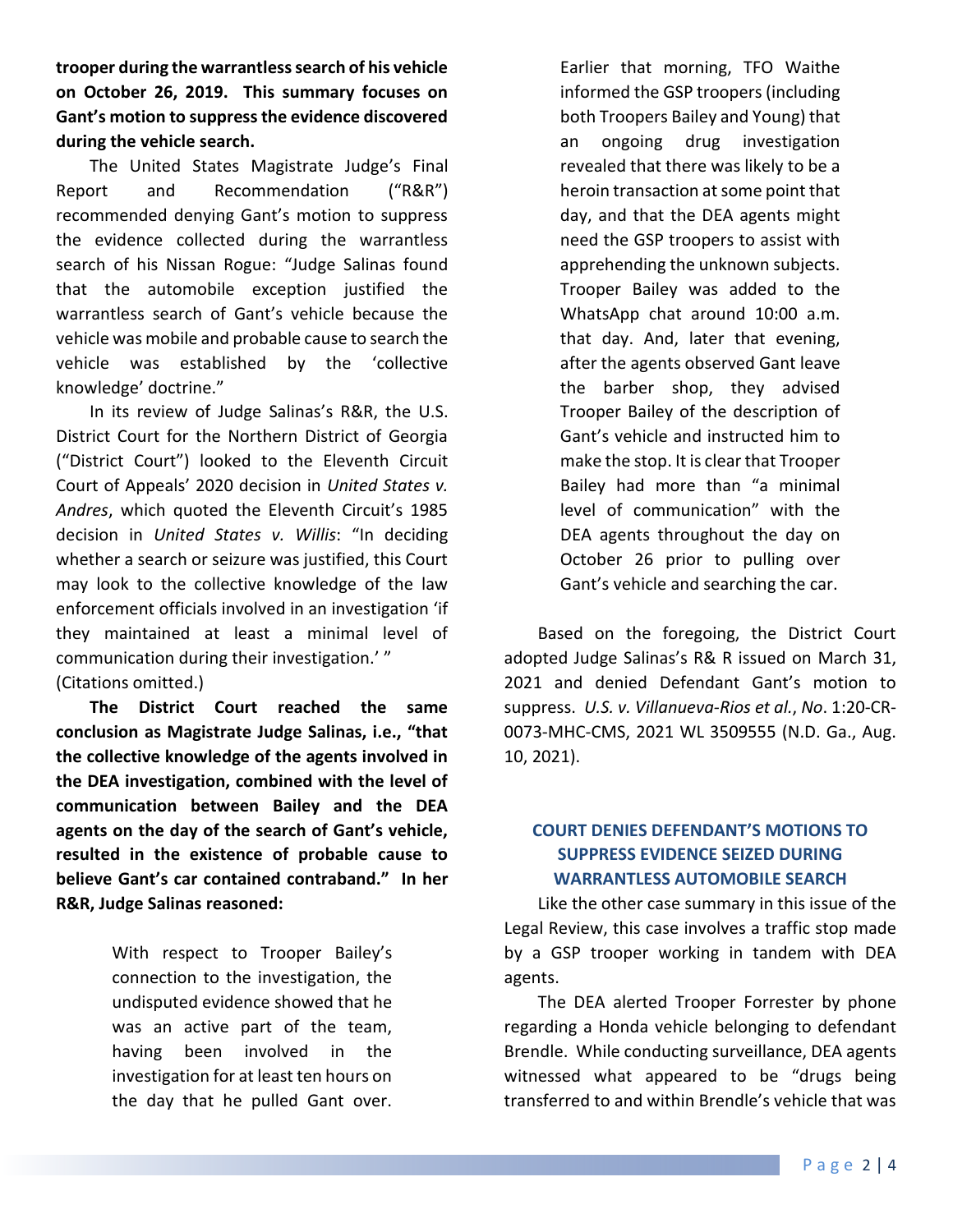parked in a Walmart lot and also witnessed the car's departure from the lot." The DEA requested Trooper Forrester's assistance in stopping the Honda, which the DEA said was transporting between one and two kilograms of methamphetamine. Trooper Forrester's fellow GSP colleagues, who were also working with the DEA, instructed him "to independently develop a probable cause basis for the search of the vehicle."

**Trooper Forrester pulled over Brendle's Honda, and both evidence and cell phones were seized during a warrantless search of the vehicle. Subsequently, a warrant was obtained to search the cell phones. Defendant Brendle filed motions to suppress the evidence gathered during the vehicle search and evidence obtained from the cell phones found in the Honda. Brendle argued that Trooper Forrester "neither had a legitimate law enforcement basis for stopping the vehicle nor a probable cause basis for searching the vehicle."**

Brendle also contended that the evidence obtained from the cell phones should be suppressed as "fruit of the poison[ous] tree", the legal theory that the "tree" (in this case, the unlawful search of Brendle's vehicle) taints what grows from it (i.e., the evidence discovered via the cell phone warrant).

Brendle argued that Trooper Forrester "possessed insufficient personal knowledge regarding salient essential factual details relating to Brendle's or Ortiz's [another suspected drug trafficker being surveilled by the DEA] alleged related offense conduct, the DEA investigation, or other knowledge sufficient for the "collective knowledge" doctrine to be properly relied upon as the basis for a finding of probable cause."

The Magistrate Judge ruled that Brendle's motions to suppress should be denied "because the Government showed that State Trooper Forrester possessed imputed knowledge of Brendle's transportation of methamphetamine based on communications from a lead DEA agent engaged with other agents in a drug trafficking investigation."

**The District Court, tasked with reviewing Brendle's objections to the Report and Recommendation ("R&R") of the Magistrate Judge, did not give short shrift to Brendle's arguments. Rather, the District Court acknowledged "that the collective knowledge doctrine can degenerate to a rubber stamp chain of communication where the constitutional protection of probable cause is diminished and any 'independent' police effort to develop probable cause becomes an artificial backup feint."**

However, the District Court reasoned that it must follow Eleventh Circuit Court of Appeals' precedent regarding the "collective knowledge" of the law enforcement officers involved in the case to determine whether there was probable cause for Trooper Forrester to initiate a traffic stop of Brendle's Honda.

**The District Court's analysis included the Eleventh Circuit Court of Appeals' 1984 decision in**  *U.S. v. Esle* **(citation omitted) regarding the "collective knowledge" doctrine:** 

> [I]n *Esle*, the Eleventh Circuit found that because the primary investigating officer had sufficient personal knowledge of investigative facts to establish probable cause, the arresting officer's reliance on what another agent told him about cocaine being in the suspect car was sufficient to establish 'collective knowledge' and provided a probable cause basis for the arresting officer's conducting the warrantless search. Brendle's case is indistinguishable from *Esle*. Thus, governing Eleventh Circuit Fourth Amendment precedent clearly supports the Magistrate Judge's R&R conclusion that both the search and the seizure of the phones that were the fruit of that search were lawful.